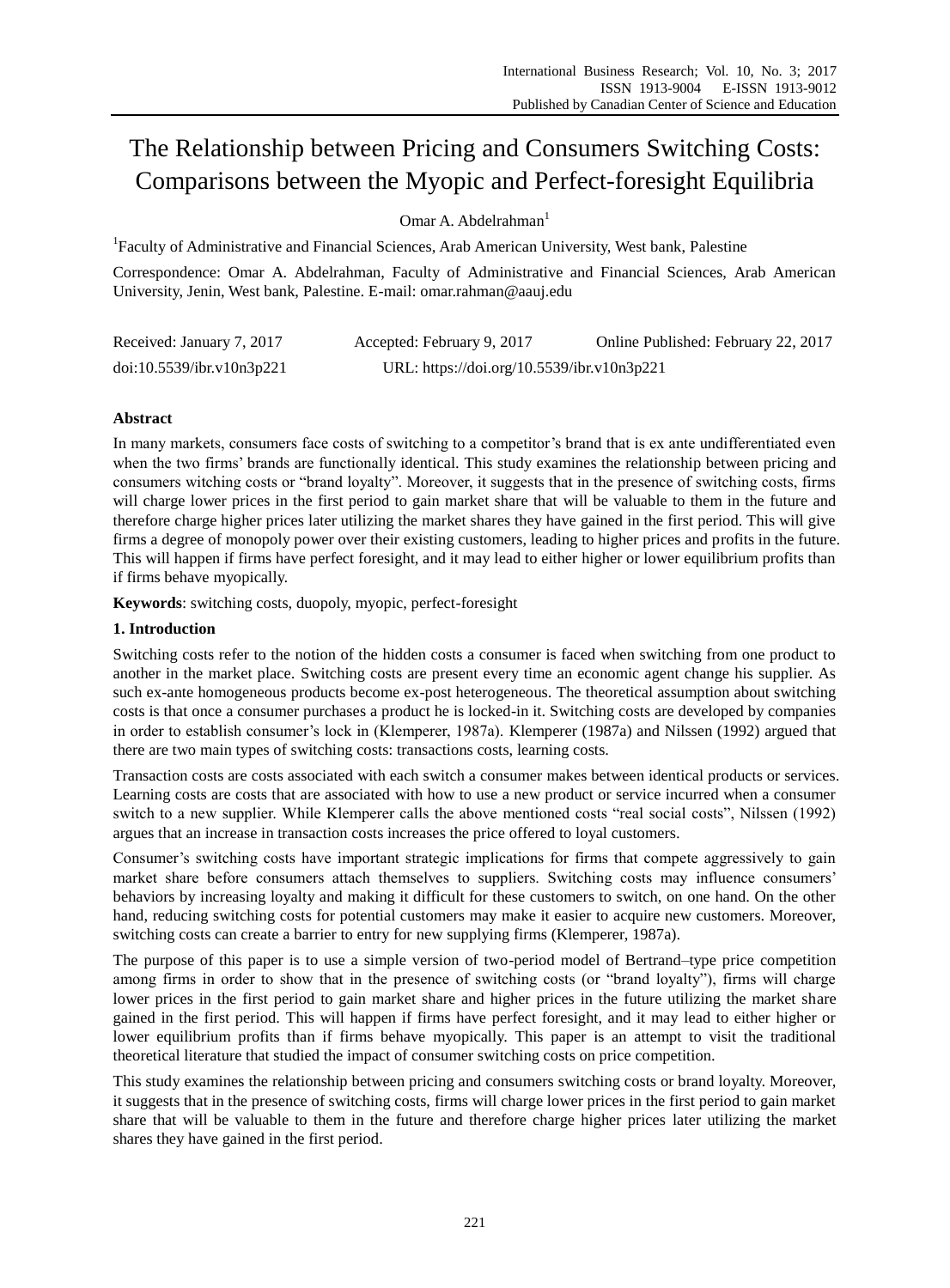#### **2. Overview of Literature**

The basic intuition of competition with switching costs was introduced by Klemperer (1987a) by employing a two-period Bertrand–type price competition model to show that firms compete aggressively in the early stages of the market development to gain market share that will be valuable to them in the second period (the mature market). Klemperer (1987b) examined a two – period differentiated product duopoly in which customers are locked in by switching costs they face in the second period which resulted in higher prices in both periods. Klemperer's (1978b) model showed that the existence of switching costs will lead to market segmentation resulting in an outcome similar to the collusive solution outcome; therefore, firms compete aggressively in the first period to attract buyers whom they can later exploit.

Klemperer (1987c) examined the influence of switching costs on existing firm's pricing behavior in the presence of high or low switching costs. Ferrell and Shapiro (1988) found that equilibrium prices tend to be higher in markets with switching costs than markets without them. They also argued that switching costs give some monopoly power to suppliers over their existing customers by charging price above competitors by an amount equal to the buyer's switching costs. Thus switching costs may weaken competition among existing firms and enhance monopoly power.

Beggs and Klemperer (1992) used an infinite –horizon model of two differentiated product firms facing existing and new customers. They found that even though prices are higher than in markets without switching costs which are large enough to prevent customers from switching among products. Padilla (1995) analyzed in an infinite-horizon model of duopolistic competition with switching costs and showed that the sustainability of collusion is more difficult to achieve in the presence of switching costs. To (1996) used an infinite horizon model of overlapping generation model in the presence of switching costs and argues that charging higher prices by firms with high locked- in customers will result in a lower market share in the future leading to lower prices. In summary, this theoretical work shows that switching costs may either raise or lower prices although the evidence leans toward less competition.

Because it is difficult in most contexts to measure switching costs, limited empirical results are available. There is a small amount of empirical research that that supports the positive correlation between pricing and switching costs. Sharp (1997) used data on bank retail deposit-interest rates and finds that switching costs have a large influence on the bank retail deposit- interest rates. Stango (2002) presented a dynamic model of price competition to explain the emphasis that credit card issuers place on building market shares. Credit card issuers charge lower rates in the first period and higher rates in the second period utilizing the market shares they have gained in the first period. Kim, Klinger and Vale (2003) used an empirical model in the banking industry in the presence of switching costs. They found that switching costs are substantial in the banking industry. They also found about one third of the average bank's market share come from bank-borrower's' relationship. Credit card issuing banks face a trade-off between offering low introductory rates in the first period (the primary market) to attract consumers and lock them in and charge high rates in the second period to extract extraordinary profits (rents) from its already locked–in customers.

More recent research on switching costs challenged Klemperer's conventional wisdom of positive correlation between equilibrium prices and switching costs. Rather than focusing on a two-period price competition model, new researchers employ an infinite-horizon model related to real-world markets in which trading does not end at some period of time. Dube, Hitsch and Rossi (2006) found that equilibrium prices are lower in markets with switching costs than without switching costs. . This is the case where credit card issuers are acting with perfect foresight. The most recent research work in switching costs was introduced by Viard, 2007.

He argued that switching costs make markets less competitive. In his empirical study, Viard found that firms have an incentive to utilize their market and charge higher prices rather than capturing more consumers to lock in. Doganoglu (2010) analyzed a dynamic duopoly with an infinite horizon and finds that in the presence of low switching costs, the prices in the steady state are lower than if these costs are absent.

In the presence of low switching costs, competition can be fiercer. Rhodes (2011) introduced a theoretical model of dynamic competition and showed that switching tended to increase prices in the short-run. However, switching costs long run effect on prices is ambiguous. Somaini and Einav (2012) found that switching costs could make markets either more or less competitive. They concluded that Markets with patient consumers and inpatient firms will produce anti-competitive effects.

Carbrel (2012) argued that switching costs make competitive markets where the sellers' discount factor is very high) even more competitive. However, if markets are not very competitive in the first place, then switching costs make them even less competitive. Pearcy (2015) showed that switching costs, and some other factors such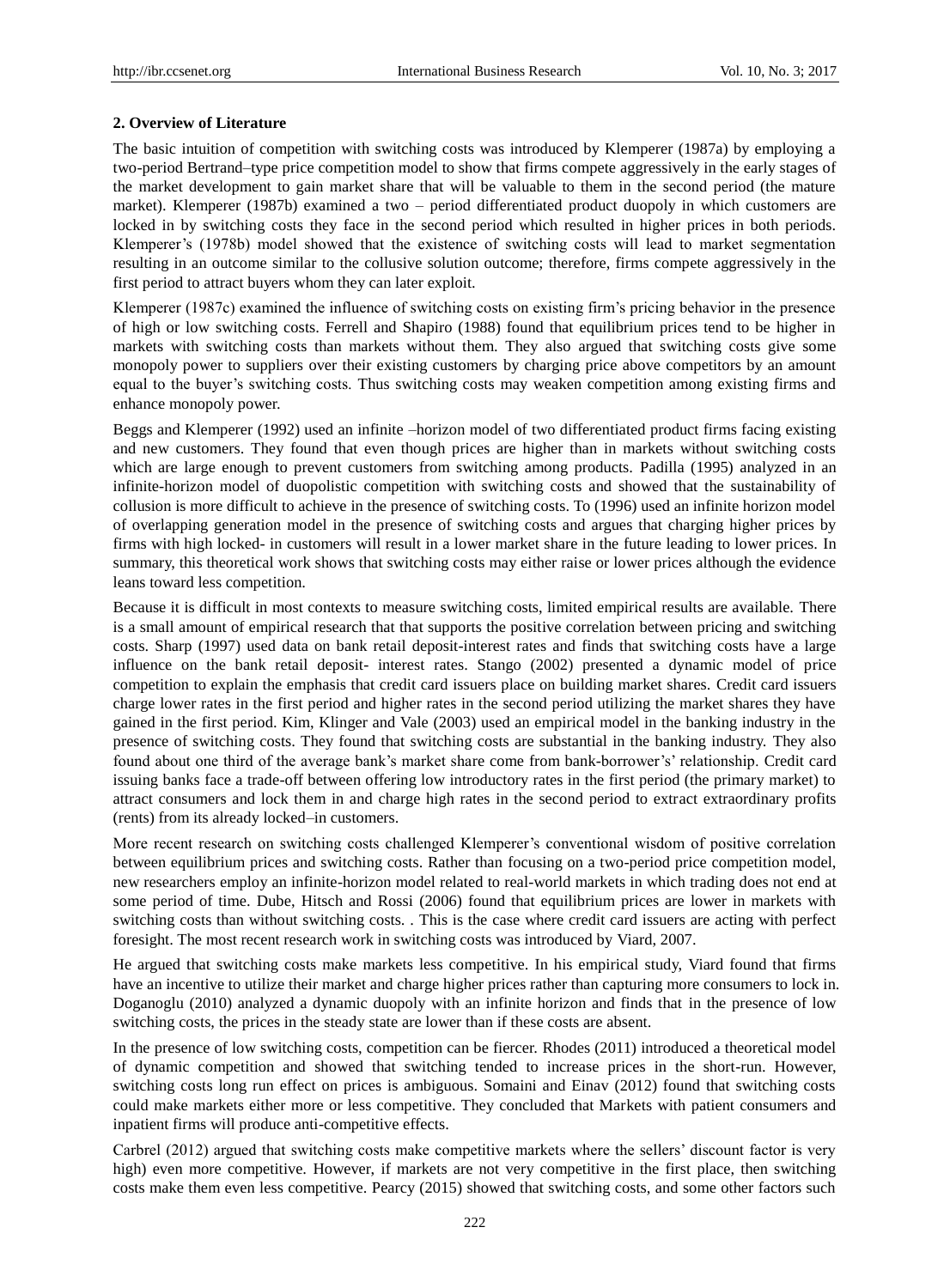as the number of firms determine whether firms offer low or high prices. He also showed that number of firms in the industry determines whether switching costs are pro- or anti-competitive. Switching costs tend to facilitate lower (higher) equilibrium prices when switching costs are small (large).

## **3. The Model**

This model consisted of a single industry within a country consisting of two duopolists selling to domestic consumers. Consider two firms "A and B" producing functionally identical products. They are competing in two different markets: a first-period "primary market", and a second-period "mature market". The primary market is the first level of competition between firms to capture market share that will be valuable to them in the second period (the mature market). Because market share is valuable to these firms in the future, they compete more aggressively than they otherwise would to capture the highest market share possible. The mature market (the second market) is the second level of competition where firms compete for each other's existing customers. Firms will choose their strategic variables  $(P_1, P_2)$  to maximize their total discounted future profits.

For example, they may choose to offer lower prices in the first period to attract consumers, on one hand. On the other hand, firms also recognize that their second-period profits depend on their first-period sales and therefore they have an incentive to invest in their market shares. Since demand is symmetric between the two banks, it is sufficient to analyze the model from the viewpoint of one of the firms. In the following, I analyze it from the viewpoint of firm A.

Firm A's first-period (primary market) and second-period (mature market) profits functions are

$$
\pi_{1A}(P_{1A}, P_{1B}) = (P_{1A} - C)S_{1A}(P_{1A}, P_{1B}) - F
$$
\n(1)

$$
\pi_{2A}(P_{2A}, P_{2B}, P_{1A}, P_{1B}) = (P_{2A} - C) S_{2A} (P_{2A}, P_{2B}, S_{1A}(P_{1A}, P_{1B})) - F
$$
\n(2)

Where:

 $\pi_{1A}$  is firm A's first-period profits,

 $\pi_{2A}$  is firm A's second-period profits,

 $P_{1A}$  is firm A's first-period price,

 $P_{1B}$  is firm B's first-period price,

 $S<sub>1A</sub>$  is the demand function for firm A's credit cards (Market Share) in the first period,

 $S_{1B}$  is the demand function for firm B's credit cards in the first period,

C is the (constant) marginal cost for each firm,

 $P<sub>2A</sub>$  is firm A's second-period price,

 $P_{2B}$  is firm B's second-period price,

 $S<sub>2A</sub>$ is firm A's second-period demand function,

 $S_{2B}$  is firm B's second-period demand function,

F is fixed cost.

Firm A's total discounted profits are given by

$$
\pi_A = \pi_{1A} + \lambda \pi_{2A} \tag{3}
$$

Where  $\lambda$  is a discount factor.

The symmetric direct demand functions for the two firms in the first period given prices ( $P_{1A}, P_{1B}$ ) are

$$
S_{1A}(P_{1A}, P_{1B}) = \alpha - \beta P_{1A} + \gamma P_{1B} \tag{4}
$$

$$
S_{1B}(P_{1A}, P_{1B}) = \alpha - \beta P_{1B} + \gamma P_{1A}
$$
 (5)

Where:

α, β, and γ are the parameters of the demand function. The natural restrictions are that  $\alpha > 0$  and  $\beta \ge \gamma \ge 0$ . Equation (4) states that market demand for firm A's product is downward sloping in its own price (law of demand) and increases with increases in its competitor's price (since the goods are substitutes). When  $\gamma = 0$ , the products are independent or unrelated and each firm has monopolistic market power. Whenever  $\gamma = 0$ , the products are substitutes. If  $\gamma = \beta$ , the total demand for the two goods is fixed (as seen by adding (4) and (5)). The economic meanings of the above demand functions parameters are as follows.  $\alpha$  is a positive constant.

It measures quality in a vertical sense. Other things being equal, an increase in  $\alpha$  increases the marginal utility of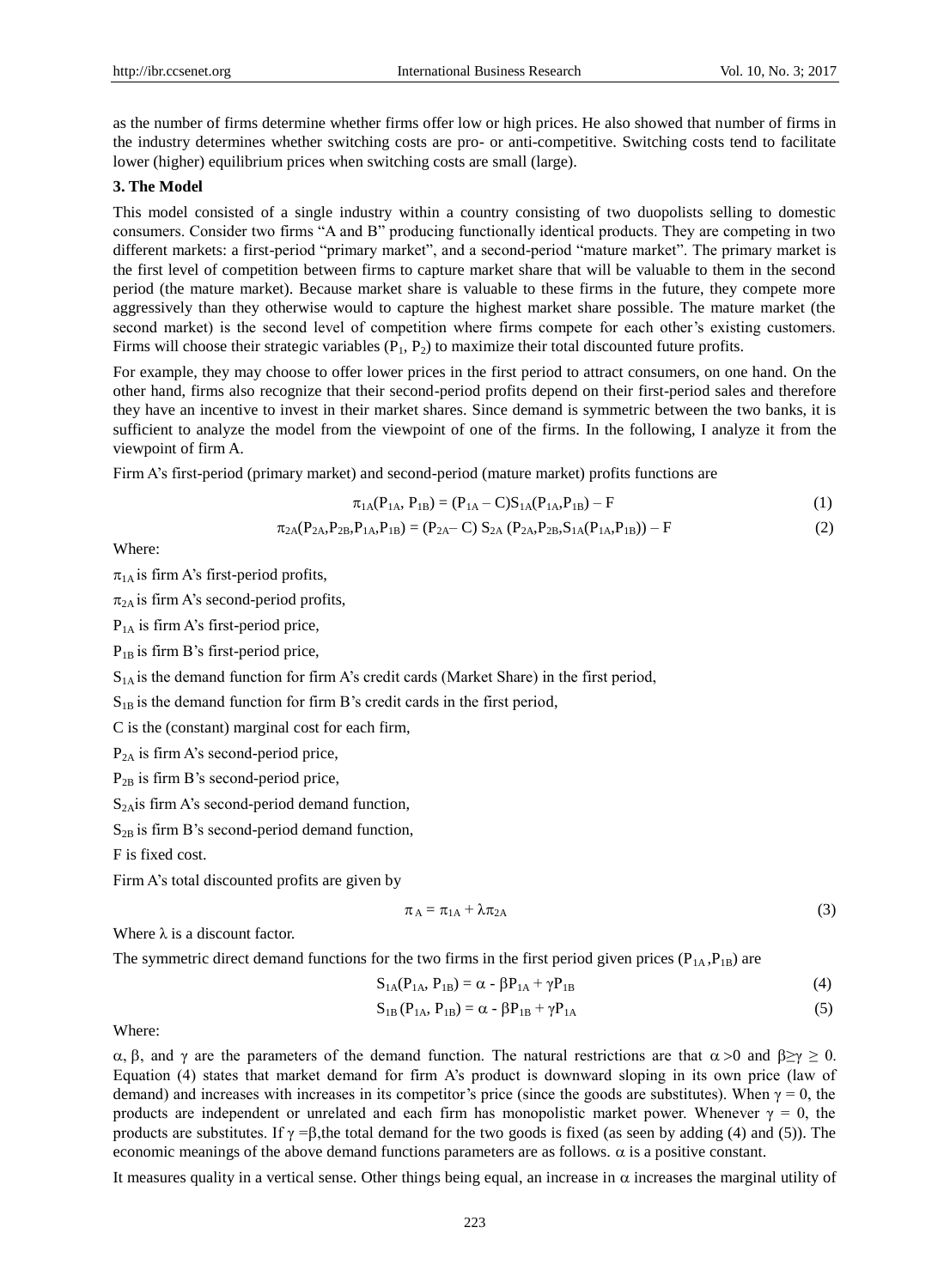consuming the good.  $\beta$  is the slope of the demand curve. It captures the degree of "own price sensitivity," indicating how quantity demanded is affected by a change in own price. γ measures the substitutability between the products, indicating how quantity demanded is affected by a change in the cross-price of related goods (bank B's price).

Each firm competes by setting its price (Bertrand competition) and letting the market clear. The oligopolistic structure is one of Bertrand price setters in a differentiated product market. In period 1, firm A chooses its first-period price to maximize its total discounted future profits, taking firm B's first-period price as given.

Substituting (4) in (1), firm A's first-period profit function becomes

$$
\pi_{1A=}(P_{1A}-C)(\alpha - \beta P_{1A} + \gamma P_{1B}) - F
$$
\n(6)

The second–period demand function faced by firm A's is assumed to be given by

$$
S_{2A} (P_{2A}, P_{2B}, S_{1A}(P_{1A}, P_{1B})) = A - \beta P_{2A} + \gamma P_{2B} + \delta S_{1A}(P_{1A}, P_{1B})
$$
  
=  $A - \beta P_{2A} + \gamma P_{2B} + \delta (\alpha - \beta P_{1A} + \gamma P_{1B})$  (7)

where the second equality follows from (4), A is a positive constant, and  $\delta$  is a parameter that measures the extent to which consumers who previously used firm A's product in the first-period are locked into the firm's product in the second period.

Substituting (7) in (2), the second period (the mature market) profits become

$$
\pi_{2A} = (P_{2A} - C) (A - \beta P_{2A} + \gamma P_{2B} + \delta(\alpha - \beta P_{1A} + \gamma P_{1B})) - F
$$
\n(8)

Assume first that each firm acts myopically and ignores the effect that its first-period price has on its second-period profits. Differentiating (6) with respect to  $P_{1A}$ , we obtain the first-period price setting equilibrium. The first order condition for firm A's profit maximizing problem is given by

$$
\frac{\partial \pi_{1A}}{\partial P_{1A}} = \alpha - 2\beta P_{1A} + \gamma P_{1B} + C\beta = 0
$$
\n(9)

Setting  $p_1 = p_{1A} = p_{1B}$  and solving, we have the first–period symmetric equilibrium price in the myopic case

$$
P_1 = P_{1A} = P_{1B} = \frac{\alpha + C\beta}{2\beta - \gamma} \tag{10}
$$

Differentiating (8) with respect to  $P_{2A}$ , we can derive the second-period non-cooperative price setting equilibrium. The first order condition for firm A's profit maximization problem in the myopic case is given by

$$
\frac{\partial \pi_{2A}}{\partial P_{2A}} = A - 2\beta P_{2A} + \gamma P_{2B} + \delta \alpha - \beta P_{1A} \delta + \delta \gamma P_{1B} + C\beta = 0
$$
\n(11)

Setting  $p_1 = p_{1A} = p_{1B}$ , and  $p_2 = p_{2A} = p_{2B}$  and then solving for  $p_2$ , we get the second-period symmetric equilibrium price

$$
P_2 = P_{2A} = P_{2B} = \frac{A + \delta(\alpha - P_1(\beta - \gamma)) + c\beta}{2\beta - \gamma}
$$
\n(12)

Substituting (10) in (12), we obtain the second-period symmetric equilibrium price in the myopic case

$$
P_2 = P_{2A} = P_{2B} = \frac{A + \delta \left( \alpha - \left( \frac{\alpha + C\beta}{2\beta - \gamma} \right) (\beta - \gamma) \right) + c\beta}{2\beta - \gamma} \tag{13}
$$

Consider now a perfect foresight case analysis where each firm sets its first-period price, taking into account not only the effect of doing so on its first-period profitability, but also the effect on its first-period market share, and hence the second-period profitability. Firm A chooses its prices to maximize its total future discounted profit. If firms care about the future, then they will compete more fiercely for new customers since these customers will become valuable repeat-purchasers in the second period. In the two-period model of Klemperer (1987a, b) this implies charging lower prices in the first period than in the absence of this effect. In period 1, firm A chooses its first-period price  $p_{1A}$  to maximize its total discounted future profits, taking firm B's first-period price as given.

Combining (6) and (8), firm A's total discounted future profits are given by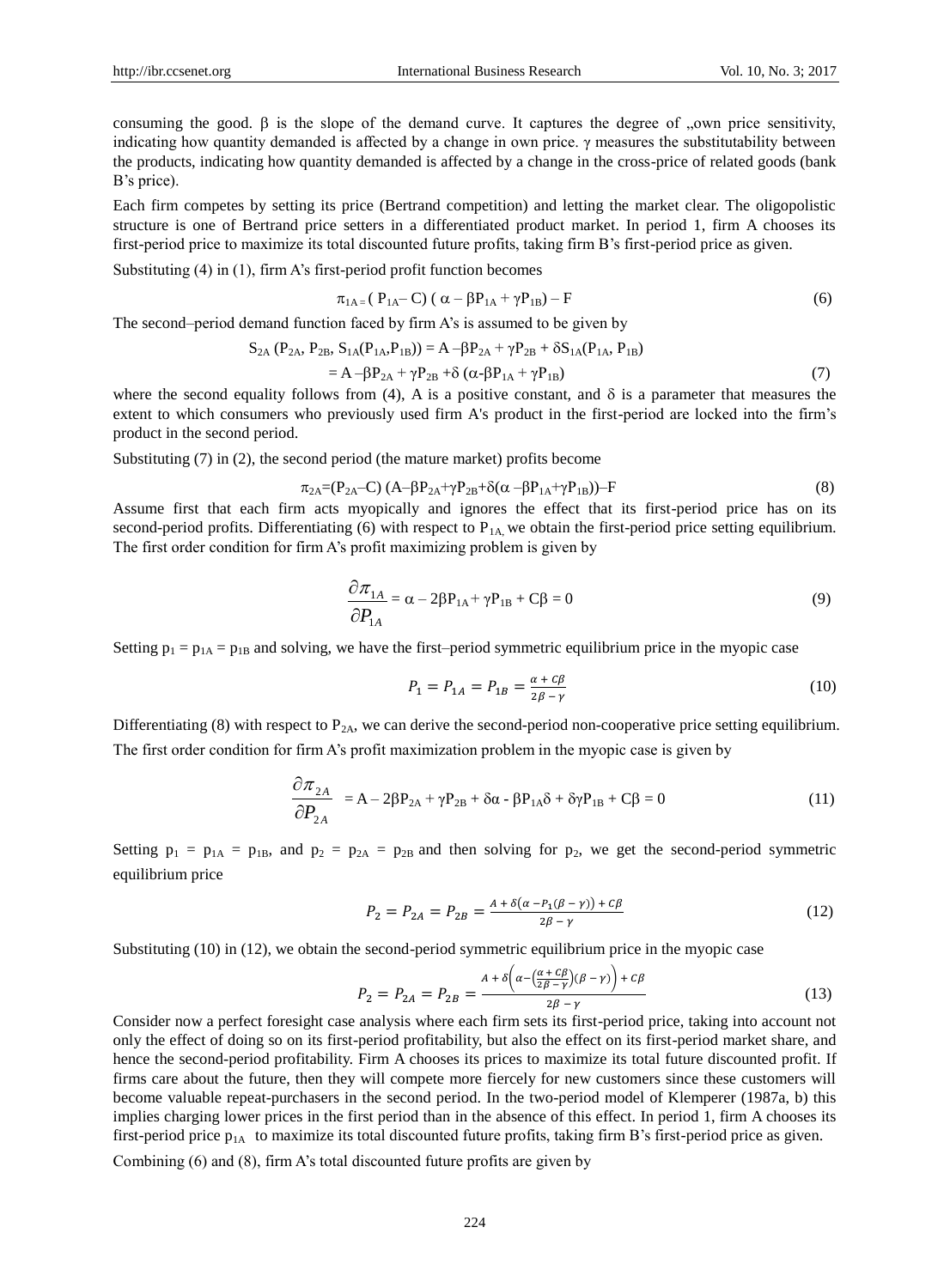$$
\pi_{A} = (P_{1A} - C)(\alpha - \beta P_{1A} + \gamma P_{1B}) - F + \lambda [(P_{2A} - C)((A - \beta P_{2A} + \gamma P_{2B}) + \delta (\alpha - \beta P_{1A} + \gamma P_{1B})) - F] \tag{14}
$$

Differentiating (14) with respect to P1A*, we get*

$$
\frac{\partial \pi_A}{\partial P_{1A}} = \alpha - 2\beta P_{1A} + \gamma P_{1B} + C\beta - \lambda P_{2A}\delta\beta + C\delta\beta\lambda = 0
$$
\n(15)

In a symmetric equilibrium where  $p_1 = p_{1A} = p_{1B}$  and  $p_2 = p_{2A} = p_{2B}$ 

$$
P_1 = P_{1A} = P_{1B} = \frac{\alpha + c\beta(1 + \lambda\delta) - \lambda\delta\beta P_2}{2\beta - \gamma}
$$
\n(16)

Differentiating (14) with respect to P2A*, we get*

$$
\frac{\partial \pi_A}{\partial P_{2A}} = \lambda A - 2\lambda \beta P_{2A} + \lambda \gamma P_{2B} + \lambda \delta \alpha - \lambda \delta \beta P_1 + \lambda \delta \gamma P_1 + \lambda \beta C = 0
$$
\n(17)

and making the same symmetry assumptions stated before (16), we get

$$
P_2 = P_{2A} = P_{2B} = \frac{A + \delta \alpha - \delta \beta P_1 + \delta \gamma P_1 + C \beta}{2\beta - \gamma}
$$
\n(18)

Rearranging (16) and (18), yields

$$
(2\beta - \gamma)P_1 + (\lambda \delta \beta)P_2 = \alpha + C\beta + C\beta \delta \lambda \tag{19}
$$

$$
(\delta\beta - \delta\gamma)P_1 + (2\beta - \gamma)P_2 = A + \delta\alpha + C \tag{20}
$$

Using Cramer's rule, we can solve for  $p_1$  and  $p_2$  to derive the non-cooperative price-setting equilibrium in both periods in the perfect foresight case:

$$
P_{1} = \frac{\begin{vmatrix} \alpha + C\beta + C\beta\delta\lambda & \lambda\delta\beta \\ \lambda + \delta\alpha + C\beta & 2\beta - \gamma \end{vmatrix}}{\begin{vmatrix} 2\beta - \gamma & \lambda\delta\beta \\ \delta(\beta - \gamma) & 2\beta - \gamma \end{vmatrix}}
$$
  
= 
$$
\frac{(\alpha + C\beta + C\beta\delta\lambda)(2\beta - \gamma) - (A + \delta\alpha + C\beta)(\lambda\delta\beta)}{(2\beta - \gamma)(2\beta - \gamma) - (\delta\beta - \delta\gamma)(\lambda\delta\beta)}
$$
(21)  

$$
P_{2} = \frac{\begin{vmatrix} 2\beta - \gamma & \alpha + C\beta + C\beta\delta\lambda \\ \delta\beta - \delta\gamma & A + \delta\alpha + C\beta \end{vmatrix}}{\begin{vmatrix} 2\beta - \gamma & \lambda\delta\beta \\ \delta(\beta - \gamma) & 2\beta - \gamma \end{vmatrix}}
$$
  
= 
$$
\frac{(2\beta - \gamma)(A + \delta\alpha + C\beta) - (\delta\beta - \delta\gamma)(\alpha + C\beta + C\beta\delta\lambda)}{(2\beta - \gamma)(2\beta - \gamma) - (\delta\beta - \delta\gamma)(\lambda\delta\beta)}
$$
(22)

#### **Comparisons between the Myopic and Perfect-Foresight Equilibria**

=

### *3.1 The Case C = 0 and*  $\delta = 0$

From (10) and (13) with  $\delta = 0$ , it follows that the equilibrium prices in the first and second periods in the myopic case are

$$
P_1 = P_{1A} = P_{1B} = \frac{\alpha + C\beta}{2\beta - \gamma}
$$
\n(23)

$$
P_2 = P_{2A} = P_{2A} = \frac{A + C\beta}{2\beta - \gamma} \tag{24}
$$

Similarly, from (21) and (22) with  $\delta = 0$ , it follows that the equilibrium prices in the first and second periods in the perfect foresight case are

$$
P_1 = P_{1A} = P_{1B} = \frac{\alpha + c\beta}{2\beta - \gamma} \tag{25}
$$

$$
P_2 = P_{2A} = P_{2A} = \frac{A + C\beta}{2\beta - \gamma}
$$
 (26)

I will consider the following parameter values for numerical example 1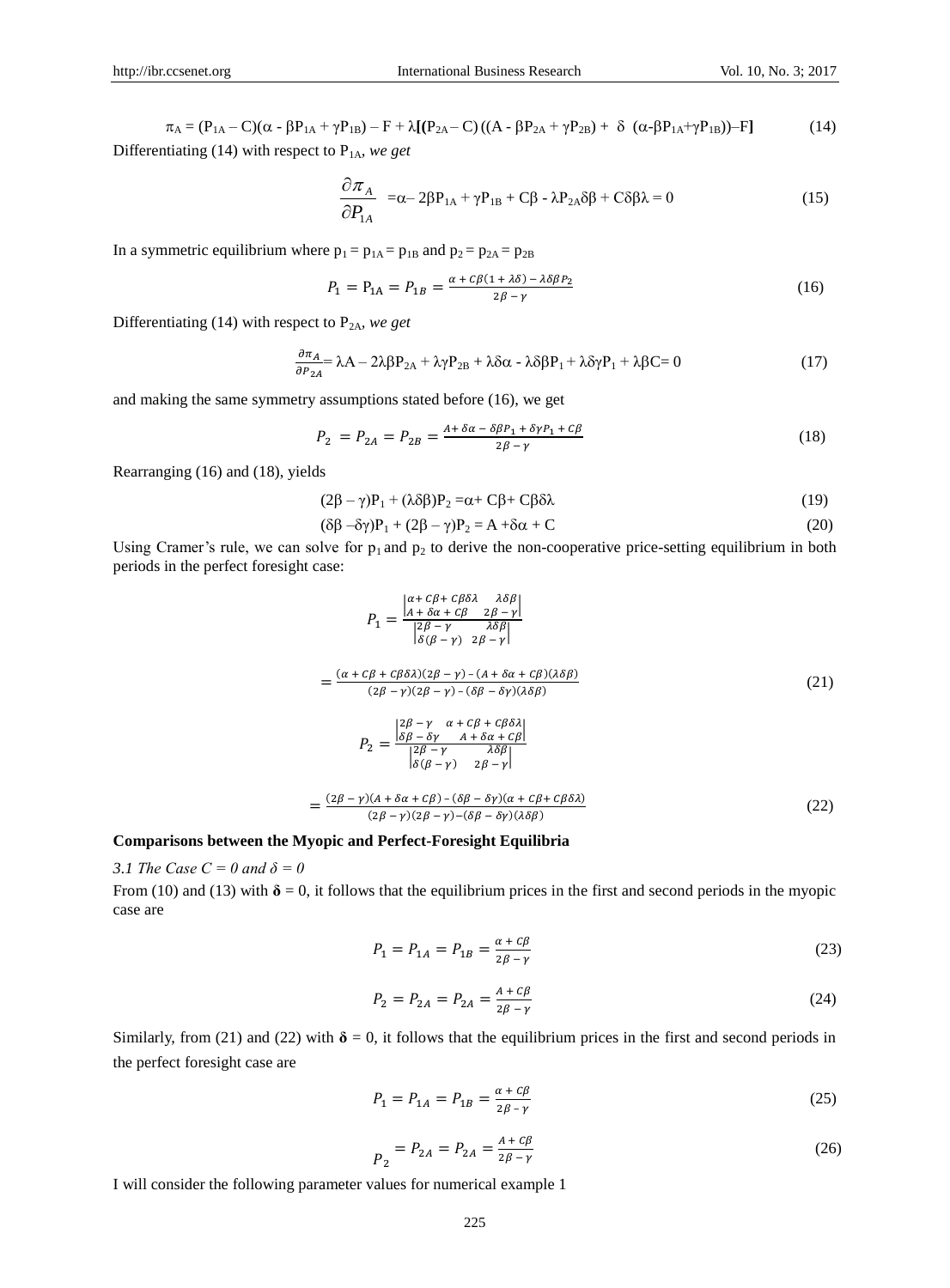$$
\alpha = 10, A = 10, \lambda = 0.7, \beta = 2, \delta = 0, \gamma = 1, C = 0, F = 0.
$$
 (27)

Inserting  $C = 0$  and the values in (27) in equations (23) and (34), the Myopic prices are

$$
P_1 = P_{1A} = P_{1B} = \frac{\alpha}{2\beta - \gamma} = 3.333\tag{28}
$$

$$
P_2 = P_{2A} = P_{2B} \frac{A}{2\beta - \gamma} = 3.333 \tag{29}
$$

Inserting  $C = 0$  and the values in (27) in equations (25) and (26), the perfect-foresight prices are

$$
P_1 = P_{1A} = P_{1B} = \frac{\alpha}{2\beta - \gamma} = 3.333\tag{30}
$$

$$
P_2 = P_{2A} = P_{2B} = \frac{A}{2\beta - \gamma} = 3.333\tag{31}
$$

We have, from (23)-(26), or from (28)-(31),

*Proposition 1:* In the case,  $\delta = 0$ , so there are no switching costs (or "brand loyalty") in the second period, *then the first-period equilibrium price in the myopic case is equal to the first-period equilibrium price in the perfect foresight case, and the second-period equilibrium price in the myopic case is equal to the second-period equilibrium in the perfect foresight case.* 

Using equations (6), (8),  $P_1 = P_{1A} = P_{1B}$ ,  $P_2 = P_{2A} = P_{2B}$  and (27), the equilibrium profits of each firm in the first and second periods are

$$
\pi_1 = \pi_{1A} = \pi 1B = P_1 (\alpha - \beta P_1 + \gamma P_1)
$$
\n(32)

$$
\pi_2 = \pi_{2A} \pi_2 B = P_2 (A - \beta P_2 + \gamma P_2) \tag{33}
$$

From (3), (32) and (33), each firm's present value of profits is

$$
\pi_{\mathcal{A}} = \pi_{\mathcal{B}} = \pi_1 + \lambda \pi_2 \tag{34}
$$

First consider profits in the myopic case. Using equations (27), (28), and (32), profits in the first period are

$$
\pi_1 = \pi_{1A} = \pi_{1B} = P_1 (\alpha - \beta P_1 + \gamma P_1) = \frac{\alpha^2 \beta}{(2\beta - \gamma)^2} = 22.221
$$
\n(35)

Using equations (27), (29), and (33), profits in the second period are

$$
\pi_{2A} = \pi_{2A} = \pi_{2B} = -P_2 (A - \beta P_2 + \gamma P_2) = \frac{A \beta^2}{(2\beta - \gamma)^2} = 22.221
$$
\n(36)

Using equations (27), (34), (35) and (36), it follows that the total discounted future profits are:

$$
\pi_A = 22.222 + .7 (22.221) = 37.775
$$
\n(37)

Now consider the perfect-foresight case.

Using (27), (30), and (32), profits in the first period are

$$
\pi_1 = \pi_{1A} = \pi_{1B} = P_1 (\alpha - \beta P_1 + \gamma P_1) = \frac{\alpha^2 \beta}{(2\beta - \gamma)^2} = 22.221
$$
\n(38)

Using equations (27), (31), and (33), profits in the second period are

$$
\pi_{2A} = \pi_{2A} = \pi_{2B} = P_2 (A - \beta P_2 + \gamma P_2) = \frac{A \beta^2}{(2\beta - \gamma)^2} = 22.221
$$
\n(39)

From (27), (34), (38) and (39), A's total discounted profits are

$$
\pi_A = \pi_{1A} + \lambda \pi_{2A} = 22.221 + .7 (22.221) = 37.775
$$
 (40)

We therefore have:

*Proposition 2: It can be seen that when*  $\delta = 0$ , so there are no switching costs (or "brand loyalty") in the second *market, then the profits of each firm (first period, second period, and total) are the same under myopic behavior as under perfect foresight.*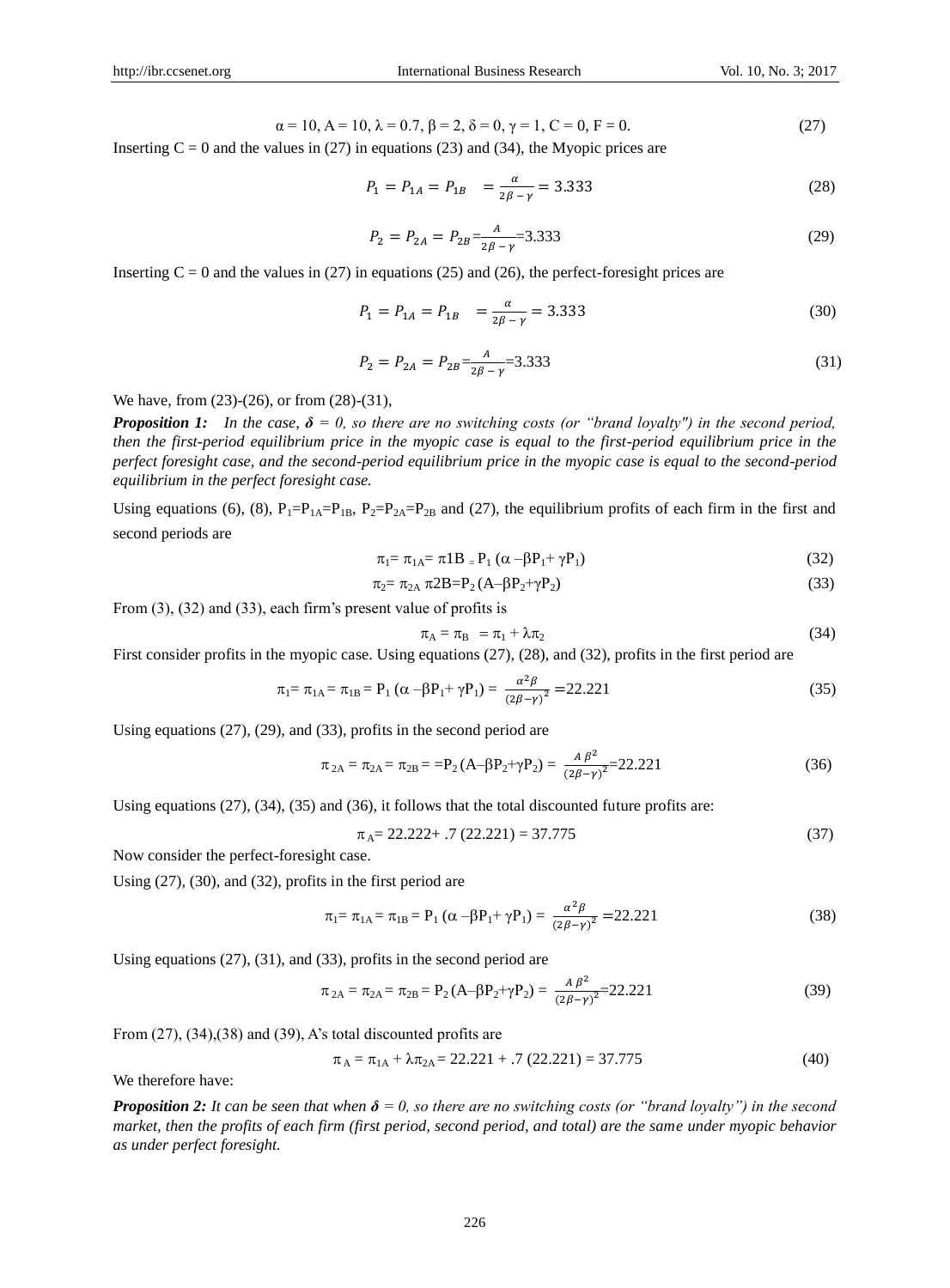## *3.2 The Case C = 0 and*  $\delta > 0$

From (10) and (13) with  $C = 0$ , it follows that equilibrium prices in both periods in the Myopic case are

$$
P_1 = P_{1A} = P_{1B} = \frac{\alpha}{2\beta - \gamma} \tag{41}
$$

$$
P_2 = P_{2A} = P_{2B} = \frac{A + \delta \left( \alpha - \left( \frac{\alpha}{2\beta - \gamma} \right) (\beta - \gamma) \right)}{2\beta - \gamma}
$$
(42)

Using (21) and (22) with  $C = 0$ , it follows that equilibrium prices in both periods in the perfect-foresight case are

$$
P_1 = P_{1A} = P_{1B} = \frac{\alpha (2\beta - \gamma) - \lambda \delta \beta (A + \delta \alpha)}{(2\beta - \gamma)(2\beta - \gamma) - (\delta \beta - \delta \gamma)(\lambda \delta \beta)}\tag{43}
$$

$$
P_2 = P_{2A} = P_{2B} = \frac{(2\beta - \gamma)(A + \delta) - \alpha\delta(\beta - \gamma)}{(2\beta - \gamma)(2\beta - \gamma) - (\delta\beta - \delta\gamma)(\lambda\delta\beta)}\tag{44}
$$

I will consider the following parameter values for numerical example 2

$$
\alpha = 10, A = 10, \lambda = 0.7, \beta = 2, \delta = 0.2, \gamma = 1, C = 0, F = 0.
$$
\n
$$
(45)
$$

Inserting the values in (45) in equations (41) and (42), prices in the myopic case are

$$
P_1 = P_{1A} = P_{1B} = \frac{\alpha}{2\beta - \gamma} = 3.333\tag{46}
$$

$$
P_2 = P_{2A} = P_{2B} = \frac{A + \delta \left( \alpha - \left( \frac{\alpha}{2\beta - \gamma} \right) (\beta - \gamma) \right)}{2\beta - \gamma}} = 3.77
$$
(47)

Inserting the values in (45) in equations (43) and (44), prices under perfect foresight are

$$
P_1 = P_{1A} = P_{1B} = \frac{\alpha (2\beta - \gamma) - (A + \delta \alpha)(\lambda \delta \beta)}{(2\beta - \gamma)(2\beta - \gamma) - (\delta \beta - \delta \gamma)(\lambda \delta \beta)} = 2.978
$$
\n(48)

$$
P_2 = P_{2A} = P_{2B} = \frac{(2\beta - \gamma)(A + \delta) - \alpha\delta(\beta - \gamma)}{(2\beta - \gamma)(2\beta - \gamma) - (\delta\beta - \delta\gamma)(\lambda\delta\beta)} = 3.197
$$
\n(49)

Hence, we have:

*Proposition 3: From (46)–(49), it follows that in the presence of switching costs (or "brand loyalty"), since δ > 0, then firms will charge lower prices in the first period than if there were no switching costs, that is .*  $\delta = 0$ .

Firms acting myopically set an equilibrium price in the first period regardless of how big  $\delta$  is. Firms typically sets lower prices in the first period in order to capture the market share that will be valuable to them in the future and charge higher prices in the second period. A first-period price cut that increases a firm's first-period market share (demand) foretells a second-period price rise.

Using equations (6), (8),  $P_1 = P_{1A} = P_{1B}$ ,  $P_2 = P_{2A} = P_{2B}$  and (45), the equilibrium profits for each firm in the first and second periods are

$$
\pi_1 = \pi_{1A} = \pi_{1B} \quad P_{1A} \left( \alpha - \beta P_{1A} + \gamma P_{1B} \right) \tag{50}
$$

$$
\pi_2 = \pi_{2B} = \pi_{2A} = P_{2A}(A - \beta P_{2A} + \gamma P_{2B})
$$
\n(51)

From (3), (50) and (51), each firm present profits are:

$$
\pi_{\rm A} = \pi_{\rm B} = \pi_1 + \lambda \pi_2 \tag{52}
$$

First consider profits in the myopic case. Using equations (45), (46), and (50), profits in the first period are

$$
\pi_{1A} = \pi_{1A} = \pi_{1B} = P_{1A} (\alpha - \beta P_{1A} + \gamma P_{1B}) = 22.222
$$
\n(53)

Using equations (45), (47), and (51), profits in the first period are

$$
\pi_1 = \pi_{1A} = \pi_{1B} = P_{2A}(A - \beta P_{2A} + \gamma P_{2B}) = 28.542
$$
\n(54)

Using equations (45), (52), (53) and (54), it follows that total discounted future profits are under myopic case are:

$$
\pi_A = 22.222 + .7 (28.544) = 42.200
$$
\n<sup>(55)</sup>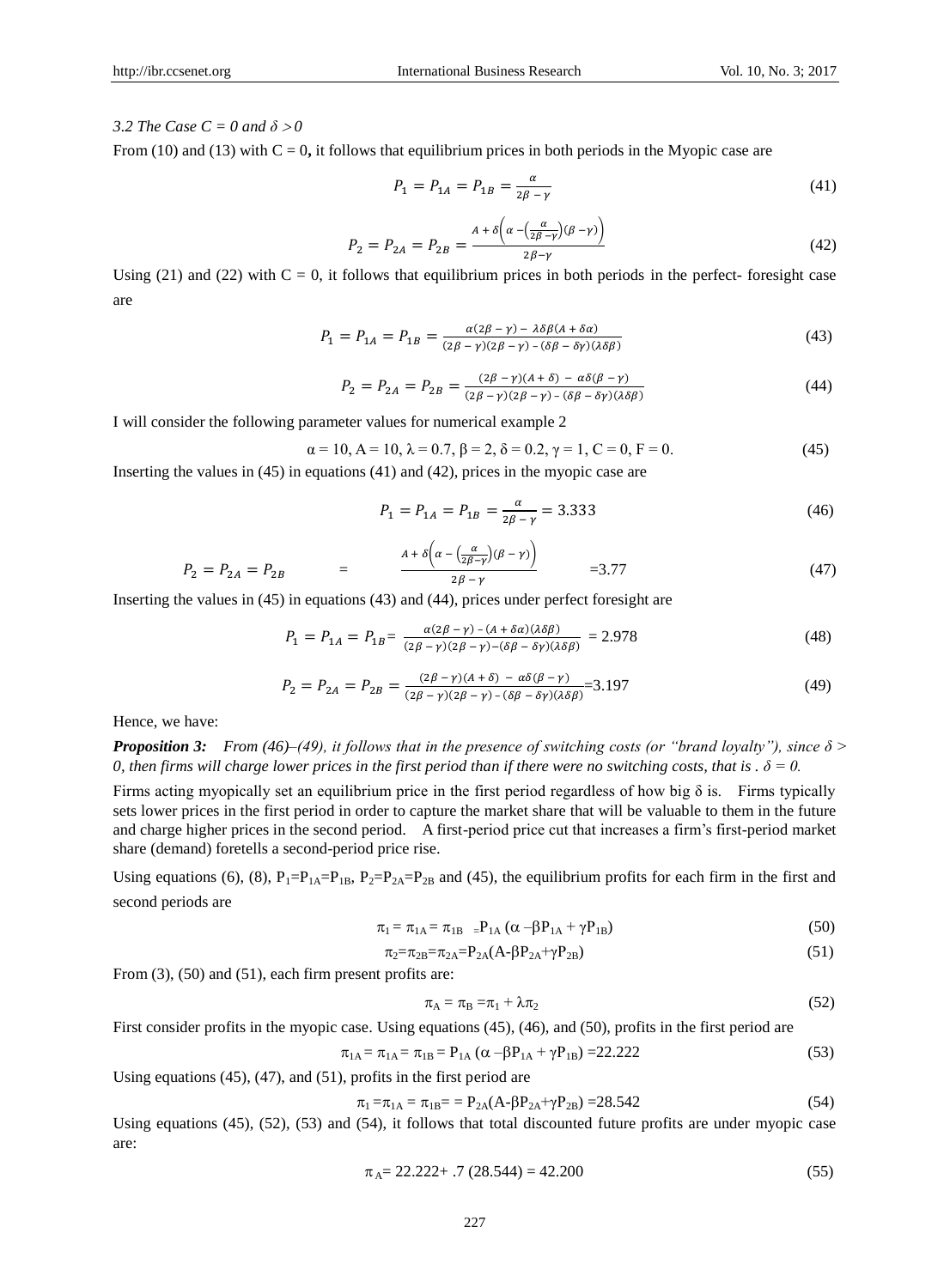Now consider the Perfect foresight Case. Using (45), (48), and (50), profits in the first period are

$$
\pi_1 = \pi_{1A} = \pi_{1B} = P_{1A} (\alpha - \beta P_{1A} + \gamma P_{1B}) = 20.913
$$
\n(56)

Using (45), (48), and (51), profits in the second period are

$$
\pi_2 = \pi_{2A} = \pi_{2B} = P_{2A}(A - \beta P_{2A} + \gamma P_{2B}) = 26.239\tag{57}
$$

From (45), (52),(56) and (57), each firm's present value of profits under perfect foresight are

$$
\pi_A = \pi_{1A} + \lambda \pi_{2A} = 20.913 + .7 (26.239) = 39.7278
$$
\n(58)

We therefore have:

*Proposition 4: From (53) through (58), we see that firm A's total discounted profits in the perfect foresight case is less than the total discounted profits in the myopic case.* 

In the myopic case, firm A makes more profits in both periods than it makes in the perfect foresight case. Therefore, in the presence of switching costs, firms will have a degree of monopoly power over their customers, leading to higher prices and profits in the future.

#### *3.3 The Case γ = 0*

From (10) and (13) with  $\gamma = 0$ , it follows that prices in the first and second periods in the myopic case are

$$
P_1 = P_{1A} = P_{1B} = \frac{\alpha + c\beta}{2\beta} \tag{59}
$$

$$
P_2 = P_{2A} = P_{2B} = \frac{A + \frac{\delta \alpha}{2} + c\beta \left(1 - \frac{\delta}{2}\right)}{2\beta} \tag{60}
$$

Using (21) and (22) with  $\gamma = 0$ , we obtain prices in the first and second in the perfect-foresight case are

$$
P_1 = P_{1A} = P_{1B} = \frac{2\alpha + 2C\beta + \lambda\delta C\beta - A\lambda\delta - \lambda\delta^2\alpha}{4\beta - \lambda\delta^2\beta}
$$
(61)

$$
P_2 = P_{2A} = P_{2B} = \frac{2A + \alpha\delta + 2C\beta - C\beta\delta - C\beta\delta^2\lambda}{4\beta - \lambda\delta^2\beta}
$$
(62)

I will consider the following parameter values for numerical example 3

 $\alpha = 10$ ,  $A = 10$ ,  $\lambda = 0.7$ ,  $\delta = 0.2$ ,  $\beta = 2$ ,  $\gamma = 0$ ,  $C = 0$ ,  $F = 0$ . Inserting the values in (63) in equations (59) and (60)**,** prices in the myopic case are

$$
P_1 = P_{1A} = P_{1B} = \frac{\alpha}{2\beta} = 2.500\tag{64}
$$

$$
P_2 = P_{2A} = P_{2B} = \frac{A + \frac{\delta \alpha}{2}}{2\beta} = 2.750\tag{65}
$$

Inserting  $C = 0$  and other values in (63) in (61) and (62), prices in the perfect – foresight case in the first and second periods

$$
P_1 = P_{1A} = P_{1B} = \frac{2\alpha - A\lambda\delta - \lambda\delta^2\alpha}{4\beta - \lambda\delta^2\beta} = 2.306\tag{66}
$$

$$
P_2 = P_{2A} = P_{2B} = \frac{2A + a\delta}{4\beta - \lambda\delta^2\beta} = 2.769\tag{67}
$$

Hence, we have:

*Proposition 5: Equations (64) through (67), state equilibrium prices under the assumption of no substitutability that is γ = 0 (a zero coefficient on the rival's price), then demands are unrelated or independent. This implies that demand for firm A's product does not depend at all on firm B's product price. Therefore, each firm is a monopoly in its market.* 

Using equations (6), (8),  $P_1 = P_{1A} = P_{1B}$ ,  $P_2 = P_{2A} = P_{2B}$  and (63), the equilibrium profits for each firm in the first and second periods are:

$$
\pi_1 = \pi_{1A} = \pi_{1B} = P_1 (\alpha - \beta P_1) \tag{68}
$$

$$
\pi_2 = \pi_{2A} = \pi_{2B} = P_2(A - \alpha P_2 + \delta(\alpha - \beta P_1))
$$
\n(69)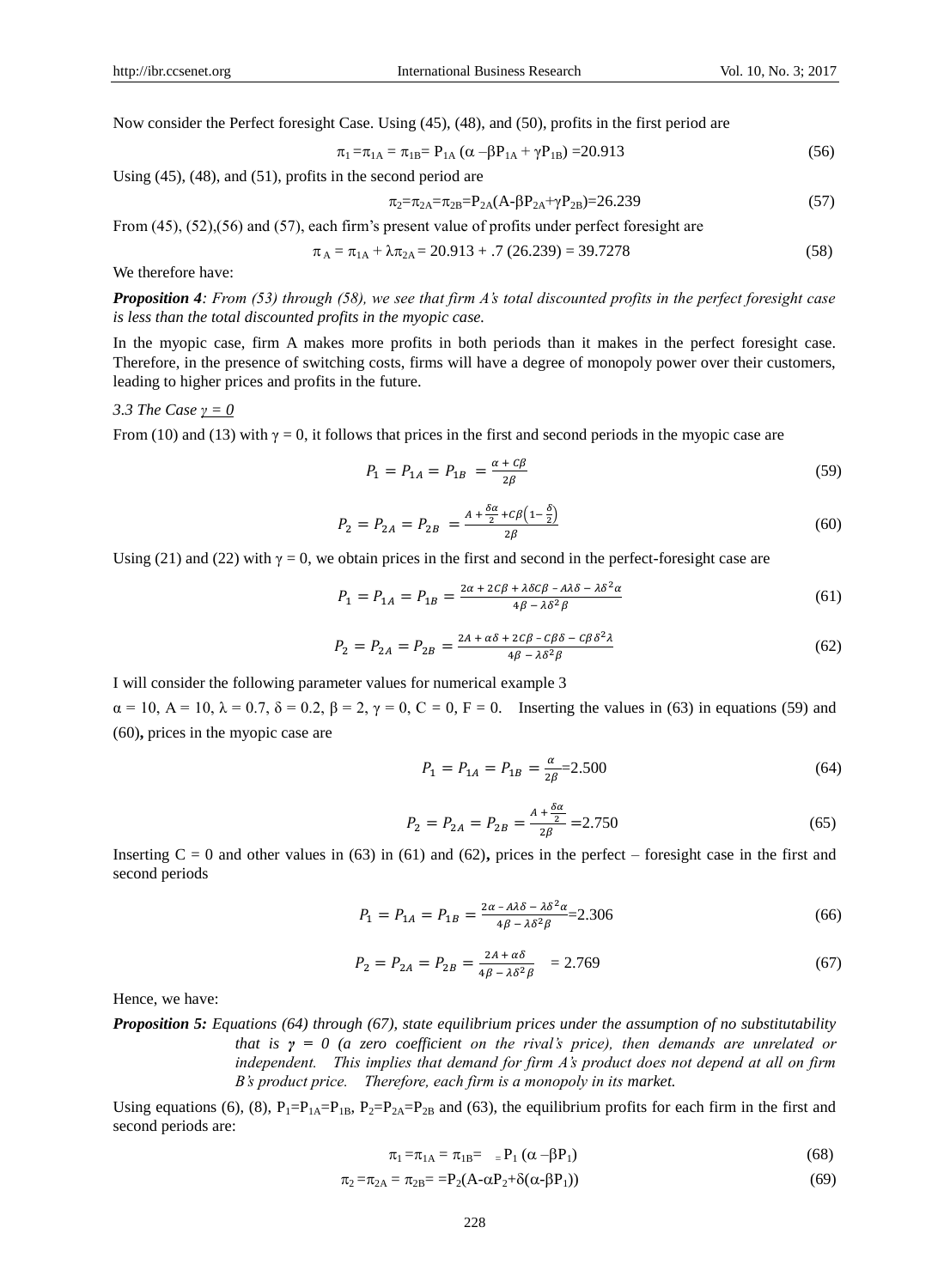From equation (3), each firm present value of profits are:

$$
\pi_{A} = \pi_{B} = \pi_{1} + \lambda \pi_{2} \tag{70}
$$

Using equations (63), (64), (68), profits in the myopic case in the first period are

$$
\pi_{1A} = \pi_{1A} = \pi_{1B} = P_{1A} (\alpha - \beta P_{1A}) = \frac{\alpha^2}{4\beta} = 12.500
$$
\n(71)

Using equations (63), (65), (69), profits in the myopic case the second period are

$$
\pi_{2A} = P_{2A}(A - \beta P_{2A} + \delta (\alpha - \beta P_{1A})) = \frac{A^2 + \delta \alpha A + \frac{1}{4} \delta^2 \alpha^2}{4\beta} = 15.125
$$
\n(72)

Using equations (63), (70), (71) and (72)**,** the total discounted profits in the myopic case are

$$
\pi_{\rm A} = \pi_{\rm B} = 12.500 + 0.7(15.125) = 23.088\tag{73}
$$

Using (63), (66), and (68), profits in the perfect-foresight case are in the first period are

$$
\pi_{1A} = \pi_{1B} = 12.425\tag{74}
$$

Using 
$$
(63)
$$
,  $(66)$ ,  $(67)$  and  $(69)$ , profits in the perfect-foresight case are in the second period are

$$
\pi_2 = \pi_{2A} = \pi_{2B} = 15.339\tag{75}
$$

Using equation (63), (70), (74) and (75), the perfect-foresight total discounted profits are

$$
\pi_A = \pi_{1A} + \lambda \pi_2 = 12.425 + 0.7(15.339) = 23.162 \tag{76}
$$

Hence we have the following proposition:

*Proposition 6: If firms ignore each other's pricing behavior, in this case γ = 0, we will have lower prices and profits in both periods in both the myopic case and the perfect foresight case than if goods were substitutes or related, that is*  $y > 0$ .

In addition the result tells that both firms' equilibrium profits are lower when goods are independent and products are totally differentiated in both the primary market and the mature market. In addition, firm A makes more first-period profits in the myopic case than it does in the perfect foresight case. On the other hand, firm A's second period and total discounted future profits are higher in the perfect foresight case than they are in the myopic case.

## *3.4 The Case where*  $\beta = \gamma$  *and C = 0*

From (10) and (13) with  $\beta = \gamma$ , and C = 0, it follows that prices in the myopic case in the first and second periods are

$$
P_1 = P_{1A} = P_{1B} = \frac{\alpha}{\beta} \tag{77}
$$

$$
P_2 = P_{2A} = P_{2B} = \frac{A + a\delta}{\beta} \tag{78}
$$

From (21) and (22) with  $\beta = \gamma$ , and C = 0, it follows that prices in the first and second periods under perfect foresight are

$$
P_1 = P_{1A} = P_{1B} = \frac{\alpha - \lambda \alpha \delta^2 - A\lambda \delta}{\beta} \tag{79}
$$

$$
P_2 = P_{2A} = P_{2B} = \frac{A + a\delta}{\beta}
$$
\n(80)

I will consider the following parameter values for numerical example 4

$$
\alpha = 10, A = 10, \lambda = 0.7, \delta = 0.2, \beta = 2, \gamma = 2, C = 0, F = 0.
$$
 (81)

Inserting the values in (81) in equations (77) and (78), the myopic prices in the first and second periods are

$$
P_1 = P_{1A} = P_{1B} = \frac{\alpha}{\beta} = 5.000\tag{82}
$$

$$
P_2 = P_{2A} = P_{2B} = \frac{A + a\delta}{\beta} = 6.000
$$
\n(83)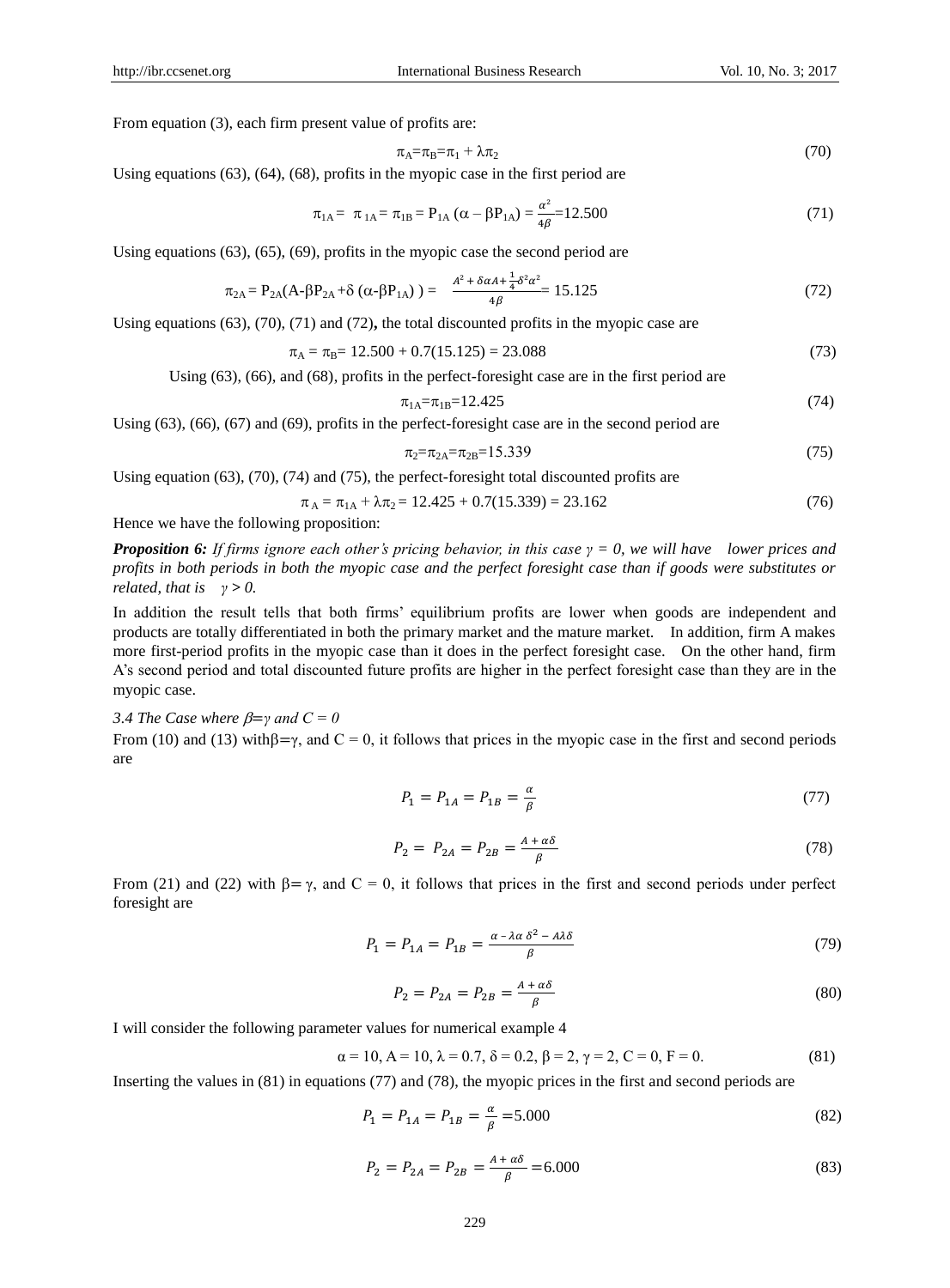Inserting the values in (81) in equations (79) and (80), prices in the first and second periods are

$$
P_1 = P_{1A} = P_{1B} = \frac{\alpha - \lambda \alpha \delta^2 - A\lambda \delta}{\beta} = 4.160
$$
 (84)

$$
P_2 = P_{2A} = P_{2B} = \frac{A + a\delta}{\beta} = 6.000
$$
\n(85)

Therefore, we have the following proposition

*Proposition 7: Given that the total demand for the goods is fixed, that is*  $\beta = \gamma$ *, then we will have higher prices in both periods in both the perfect foresight and the myopic cases than in the case if the total demand for the goods is independent, that is*  $\gamma = 0$ *.* 

Consider profits. Using equations (6), (8), and (81),  $P_1 = P_{1A} = P_{1B}$ ,  $P_2 = P_{2A} = P_{2B}$  and  $\beta = \gamma$ , profits in the first period are  $\pi_{1A} = \pi_{1A} = \pi_{1B} = P_{1A} \quad (\alpha - \beta P_{1A} + \gamma P_{1B}) = P_{1} \alpha$  (86)

Using equations (6), (8), (81),  $P_1 = P_{1A} = P_{1B}$ ,  $P_2 = P_{2A} = P_{2B}$  and  $\beta = \gamma$ , profits in the second period are  $π_{2A}=P_{2A}(A-βP_{2A}+δ(A-βP_{2A}+γP_{2B})=P_2(A+δα)$  (87)

Using equations (3)**,** the total discounted profits are

$$
\pi_{\rm A} = \pi_{\rm B} = \pi_{1\rm A} + \lambda \pi_2 \tag{88}
$$

Using (77),(81), and (86), profits in the myopic case in the first period are

$$
\pi_{1A} = \pi_{1B} = 50.000\tag{89}
$$

Using (78), (81), and (87), profits in the myopic case in the second period are

$$
\pi_{2A} = \pi_{2B} = 72.000\tag{90}
$$

Using (81), (88), (89), and (90), each firm's total discounted profits in the myopic case are

$$
\pi_{\rm A} = \pi_{\rm B} = 50.000 + 0.7(72.000) = 100.400\tag{91}
$$

Now consider the perfect-foresight case. Using (81), (84), and (86), profits in the perfect-foresight case in the first period are

$$
\pi_{1A} = \pi_{1B} = 41.600\tag{92}
$$

Using (81),(85), and (87), perfect foresight profits in the second period are

$$
\pi_{2A} = \pi_{2B} = 72.000
$$
\n(93)

Using (81), (88), (92), and (93), it follows that each firm's total discounted profits in the perfect-foresight case are

$$
\pi_{1A} = 41.000 + 0.7(72.000) = 91.400\tag{94}
$$

*Proposition 8: The total demand for the two goods is fixed, that is*  $\beta = \gamma$ *. The first period and total discounted profits are higher in the myopic case than they are in the perfect foresight case. However, the second-period profits are the same in both the myopic case and the perfect foresight case.* 

## **4. Conclusion**

This study showed that there is a relationship between pricing and consumers switching costs (or "brand loyalty"). Moreover, it suggested that in the presence of switching costs, firms will charge lower prices in the first period to gain market share that will be valuable to them in the future. Therefore, they charge higher prices in the future utilizing the market share they have gained in the first period. It has been shown that when  $\delta = 0$ , so there are no switching costs (or "brand loyalty") in the second period, then the first-period equilibrium price in the myopic case is equal to the first-period equilibrium price in the perfect foresight case, and the second-period equilibrium price in the myopic case is equal to the second-period equilibrium price in the perfect foresight case.

However, in the presence of switching costs (or "brand loyalty"), that is  $\delta > 0$ , then firms will charge lower prices in the first period than if there were no switching costs. Firms acting myopically set an equilibrium price in the first period regardless of how big δ is. Firms typically sets lower prices in the first period in order to capture the market share that will be valuable to them in the future and charge higher prices in the second period.

A first-period price cut that increases a firm's first-period market share (demand) foretells a second-period price rise. The author claims that firm's "A" total discounted profits in the perfect foresight case is less than the total discounted profits in the myopic case. In the myopic case, firm A makes more profits in both periods than it